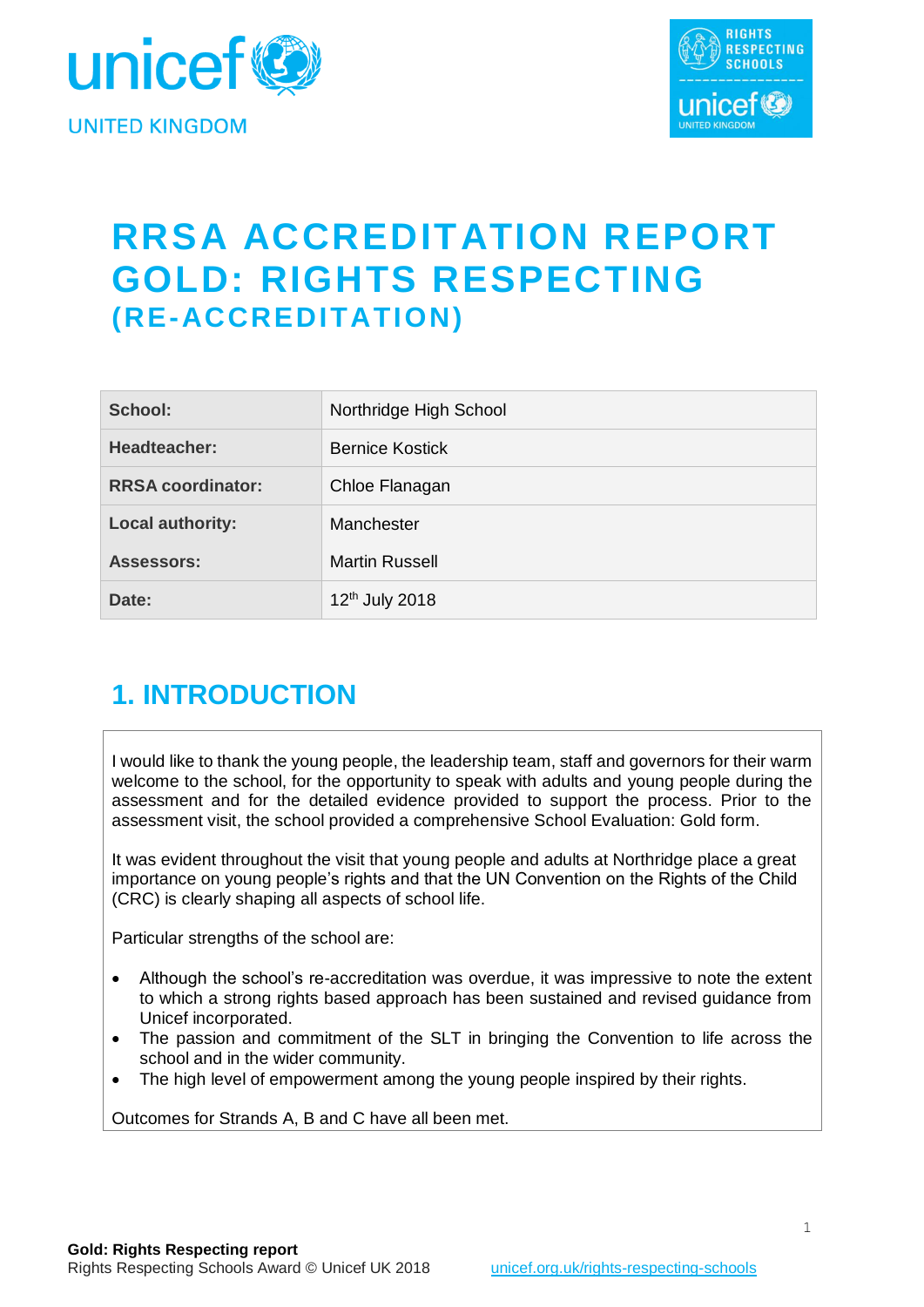



# **2. REQUIREMENTS BEFORE ATTAINING GOLD: RIGHTS RESPECTING**

None

### **3. MAINTAINING GOLD: RIGHTS RESPECTING STATUS**

Our experience has shown that there are actions that have proven useful in other RRSA schools and settings in helping them to maintain and build on their practice at Gold level. Here are our recommendations for your school:

- Maintain efforts to engage with parents and carers, building their understanding of the UN Convention on the Rights of the Child (CRC) and their role as duty bearers for the rights of their daughters and sons.
- Continue to seek ever more creative ways of ensuring that the young people are able to engage in promotion of the CRC and in campaigning for rights both locally and globally. Consider participating in Unicef's annual [Outright](https://www.unicef.org.uk/rights-respecting-schools/outright/) campaign.
- Further develop your commitment to learning about global citizenship and sustainable development. Consider sustained use of the [World's Largest Lesson](http://worldslargestlesson.globalgoals.org/) materials to connect with the UN Global Goals.

# **4. ACCREDITATION INFORMATION**

| <b>School context</b>                        | One of three secondary special needs schools<br>in Manchester, there are 163 students on roll.<br>They have a wide range of learning and<br>physical disabilities and many have very<br>limited or no verbal communication. The<br>schools serves an increasingly diverse local<br>community and the proportion of students with<br>English as a second language is 40%, this is<br>much higher than the average for England.<br>Likewise, over 70% of students are eligible for<br>Pupil Premium support. All young people at<br>Northridge have an EHC Plan. |
|----------------------------------------------|----------------------------------------------------------------------------------------------------------------------------------------------------------------------------------------------------------------------------------------------------------------------------------------------------------------------------------------------------------------------------------------------------------------------------------------------------------------------------------------------------------------------------------------------------------------|
| <b>School evaluation: Gold form received</b> | Yes                                                                                                                                                                                                                                                                                                                                                                                                                                                                                                                                                            |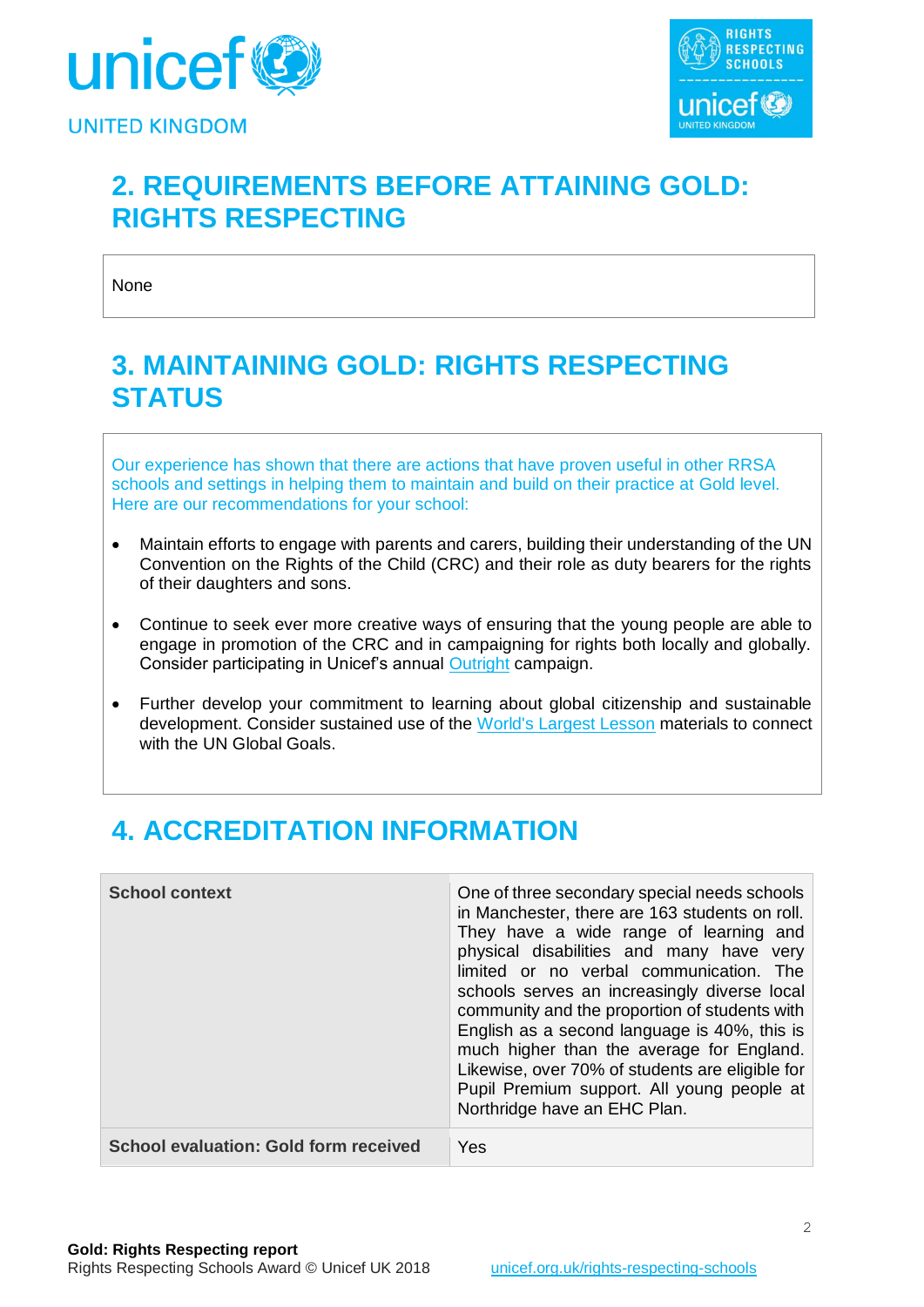



| <b>Attendees at SLT meeting</b>                        | Headteacher, Deputy Headteacher and<br>RRSA lead.                                      |
|--------------------------------------------------------|----------------------------------------------------------------------------------------|
| Number of young people and young<br>people interviewed | 15 young people in focus group plus four<br>spoken with during the tour.               |
| <b>Number of staff interviewed</b>                     | 2 teaching staff<br>2 support staff<br>Governor                                        |
| <b>Evidence provided</b>                               | Learning walk and classroom visits<br>Written evidence<br>Focus groups and discussions |
| First registered for RRSA: June 2010                   | Level 2 achieved: November 2012                                                        |

**STRAND A: TEACHING AND LEARNING ABOUT RIGHTS The United Nations Convention on the Rights of the Child (CRC) is made known to young people, young people and adults, who use this shared understanding to work for improved child wellbeing, school improvement, global justice and sustainable living.**

#### **Strand A has been achieved**

The young people at Northridge have a good knowledge of a range of articles from the UN Convention on the Rights of the Child (CRC). They could speak about a range of rights such as: to join different groups, to be safe, to relax and play, to have an education, to have somewhere to live, to your name and to have medical treatment. They clearly understood that rights are unconditional and inalienable; as one pupil explained "*Nobody should be able to take your rights away."* Another said *"they belong to me."* They understood the concept of duty bearers and were able to name a range of people who fit this description from parents to teachers and the government. As well as assemblies and 'Super Learning Days' which often focus on rights, many articles are highly visible around the school site and the school's curriculum has articles systematically embedded into planning, ensuring frequent connection to the Convention throughout many aspects of learning. A staff member explained *"Pupils understand how to take things to the next level of enquiry"* and went on to share an example from RE which began as an exploration about honesty, led on through a dialogue about opinions and choices, and ended up in a discussion about forced marriage.

The students were well aware that rights are for all children and young people, everywhere, and they were able to link many national and global issues to rights. They spoke about different reasons, both in the UK context and in less wealthy countries, why rights can't always be accessed. One student explained *"Not everyone gets looked after properly."* Another added, *"In some places there might not be enough food to go around or clean water."* The school is building a commitment to learning for global citizenship; *"We want them to be able to understand the wider world and to put things properly in context."* The Headteacher explained how she made clear to their Ofsted inspector that Northridge goes *"beyond British values…it's about human values. The CRC is global."*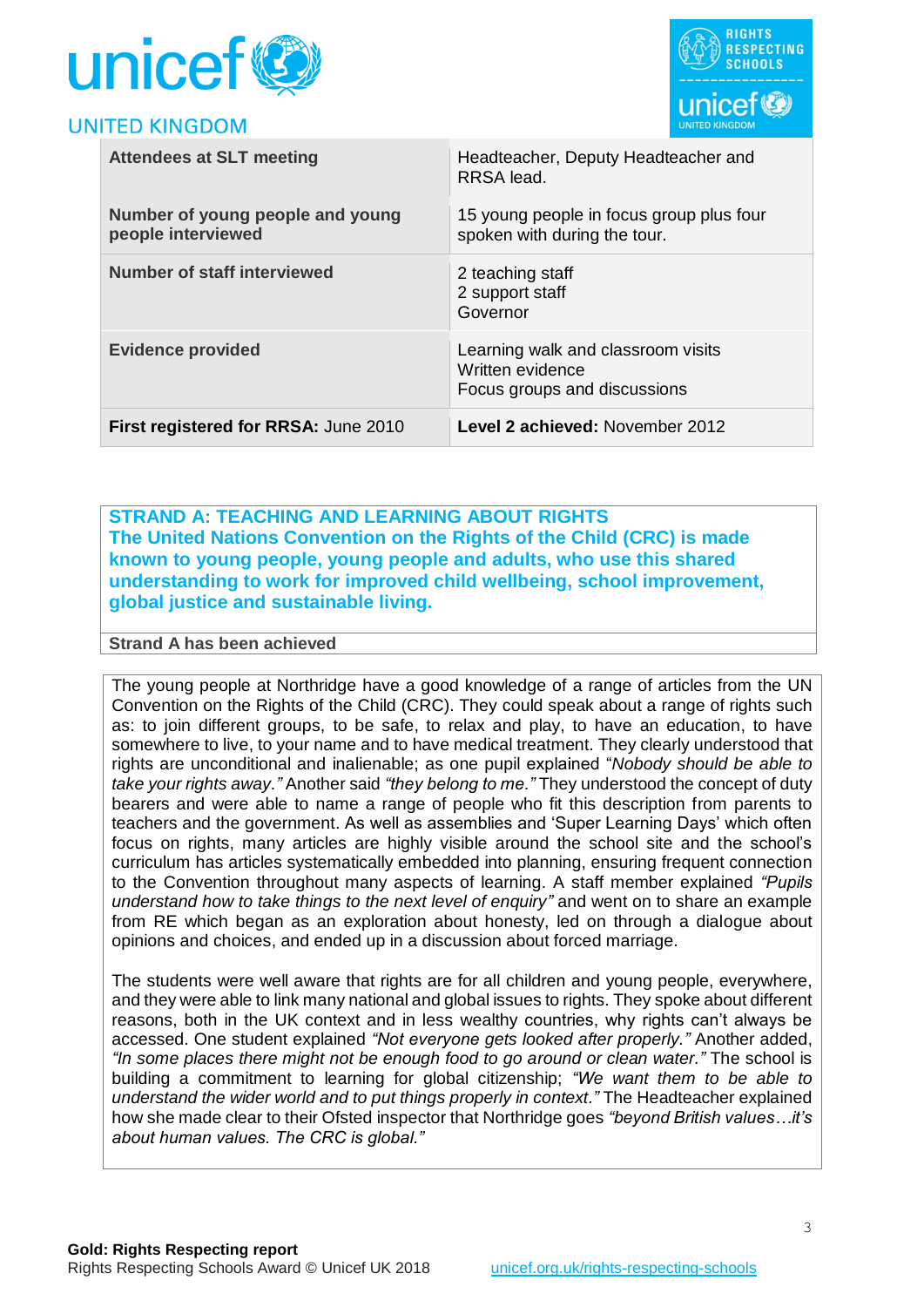



The strong commitment of the whole school community to the Convention and to rights respecting is very evident. This has been sustained over a number of years and is clearly making a difference to the school. In their last Ofsted report (2017 – Short inspection -Outstanding) RRSA was specifically mentioned as being an endorsement of the school's effectiveness. The governor spoken with pointed out that *"The language of rights used by both the students and staff is key. Everyone is always so positive; there is no punitive element to this school."*

#### **STRAND B: TEACHING AND LEARNING THROUGH RIGHTS – ETHOS AND RELATIONSHIPS**

Actions and decisions affecting young people are rooted in, reviewed and resolved through rights. Young people, young people and adults collaborate to develop and maintain a school community based on equality, dignity, respect, non-discrimination and participation; this includes learning and teaching in a way that respects the rights of both educators and learners and promotes wellbeing.

#### **Strand B has been achieved**

The young people spoken with explained a wide variety of ways in which the adults in school enable them to enjoy their rights referring to receiving a good education, being listened to, having healthy food and using their talents and abilities. The Headteacher is determined that *"This most vulnerable group of young people really do need to know what their rights are. It's about their life now as well as in the future."* The students spoken with could articulate their own role in speaking up if they felt that a right was not being accessed and they said that staff at school could be trusted; they all knew lots of people they would turn to. A discussion about fairness and equality brought out a good level of understanding and various apt examples including "*Some people don't like to be hugged."* with the implication that treating people differently can be the right thing. It was clear that the young people understood and trusted the school's systems for responding to issues when they do arise.

Mutual respect, which is a key phrase in the school's mission statement, was clearly evident in all relationships and interactions seen during the visit. As a result of ongoing training of staff and consistent messaging to the pupils, rights have permeated and become embedded in the culture of the school. The school has established a structured, restorative approach to conflict resolution and relationship building including the use of a symbols board for those unable to communicate verbally. One of the staff explained that *"It really helps them to see the impact of their action on others. In our culture of them knowing their rights they really know they need to respect others too"* Whilst not using the term 'dignity' the young people were able to explain that the way in which adults treated them, especially at times when there was a problem, was respectful, gentle and recognised their individuality. The importance of how staff are with the students and the imperative of dignity was summed up by the Headteacher who, in explaining her philosophy for the way Northridge is, said *"If it's not good enough for your own child, then it's not good enough."*

All young people spoken with agreed that Northridge is a very safe school and they listed a number of ways in which their safety is ensured such as, *"If you go into crisis, people help you keep calm*." One young person pointed out the importance of *"Ignoring silly behaviour."* The Keeping Safe booklet and learning about 'safe hugs' were also talked about*.* Observations from staff suggest that the young people's knowledge of their right to be safe and protected from harm has empowered them *"The rights have given them much more of a voice and they can have a meaningful choice."* Bullying and discriminatory behaviour is rare and the young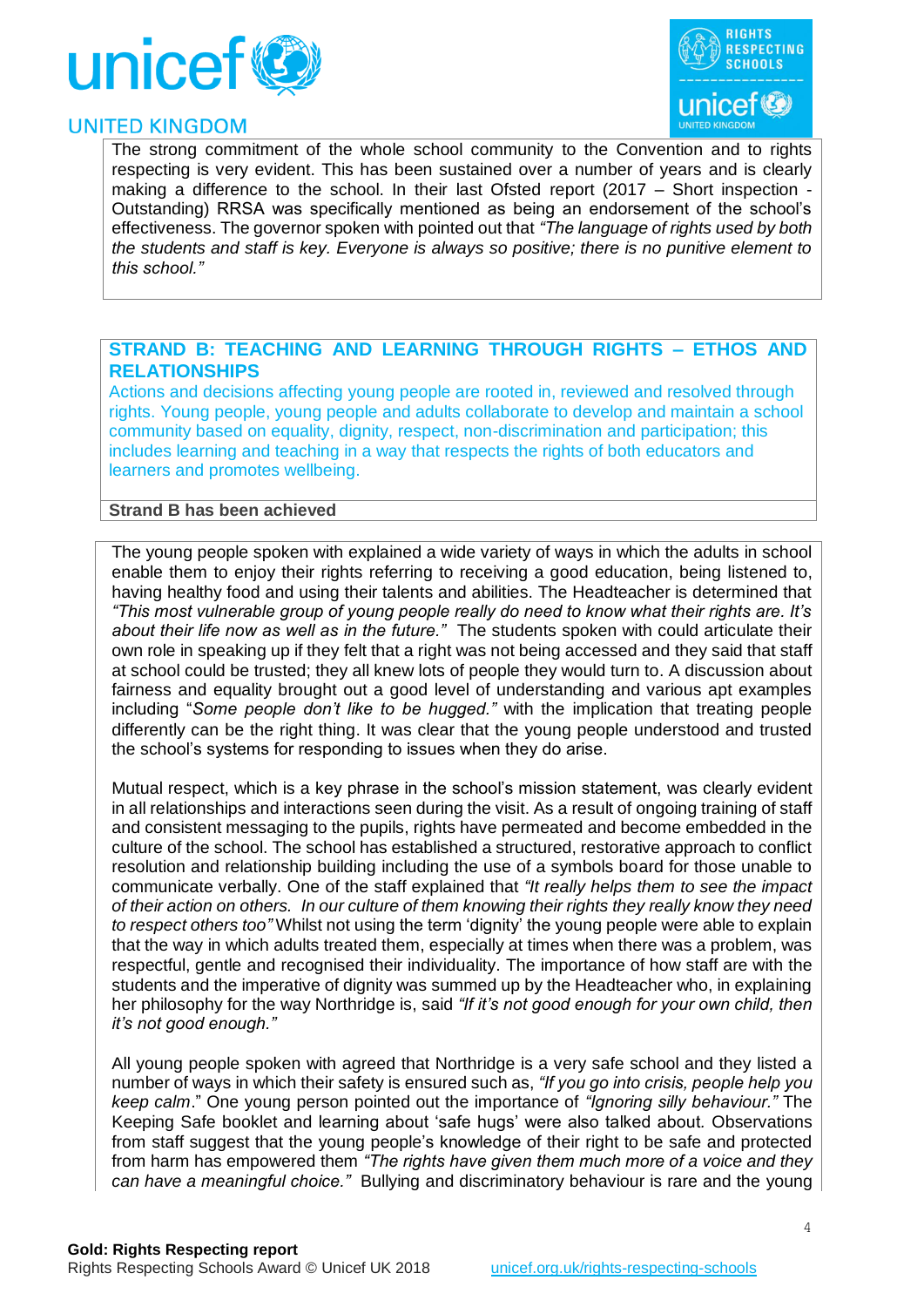



people trust that, if it happens, it would be responded to effectively. They spoke of actions they could take to resolve confrontation which included ignoring, stepping away and *"Saying sorry if you have hurt somebody's feelings."* This prompted the comment from another student *"It is important to forgive."*

The young people explained that they learn a lot about being healthy, getting exercise and eating the right types of food. *"We learn about eating more vegetables and having snacks as a treat."* The taught curriculum has significant content around many aspects of health and wellbeing. For older students, there is access to a purpose built facility 'The Bungalow' which is a fully functional flat to support the development of independent living skills. Extensive learning takes place around relationships and sex education with a particular focus on consent. For the most vulnerable groups there is additional work using 'social stories' and specific use is made of the NSPCC 'PANTS' materials. The school places significant emphasis on the young people's social and emotional wellbeing with a range of provision for emotional health including targeted nurture and outreach groups. The young people quickly shared a range of strategies when asked about supporting people's emotions and feelings these included talking to people and asking for time out. One pupil commented *"If there is somebody upset or angry they need some time to themselves."*

Northridge has a strongly inclusive ethos which was palpable in all areas of the school throughout the visit. A parental comment on the website includes the phrase *"The school is happy and lovely."* Children spoke repeatedly about friendships, being happy and feeling calm. Young people's attitude and contribution to this are celebrated regularly with schemes such as Rights Respecter of the week and star of the week. In the end of year assembly, children unable to be in school that day were able to access the event, and be seen by their peers, through use of webcams. One of the Super Learning Days remembered by the pupils had a focus on Stonewall to promote awareness and positivity about LGBTQI people. A member of staff pointed out that *"The rights fit naturally with who we are as a school and support how we are with each other."*

The young people spoke very positively about their learning and were keen to explain a series of strategies they use to help them. These included targets and self-assessment, helping each other and a system of circling happy or sad faces in their books *"to show if you understand."*  They talked about lots of different types of learning including growing vegetables and then cooking with them and the participation of large numbers of pupils in the recent production of the musical Hairspray. Staff commented on their desire to *"Make rights come alive in the classroom. We do everything to promote the pupils' choices."* The pupils expressed a desire for more opportunities to experience sensory learning so the curriculum has been reshaped to make this possible. Students' appreciation of their right to learn has been enhanced through their awareness of education for some children in Kenya with whom Northridge is partnered through the Memusi foundation.

#### **STRAND C: TEACHING AND LEARNING FOR RIGHTS – PARTICIPATION, EMPOWERMENT AND ACTION**

Young people are empowered to enjoy and exercise their rights and to promote the rights of others locally and globally. Duty bearers are accountable for ensuring that young people experience their rights.

#### **Strand C has been achieved**

Young people's participation is fundamental to life at Northridge. As well as the Rights Respecting School Council, which is democratically elected, the young people can also